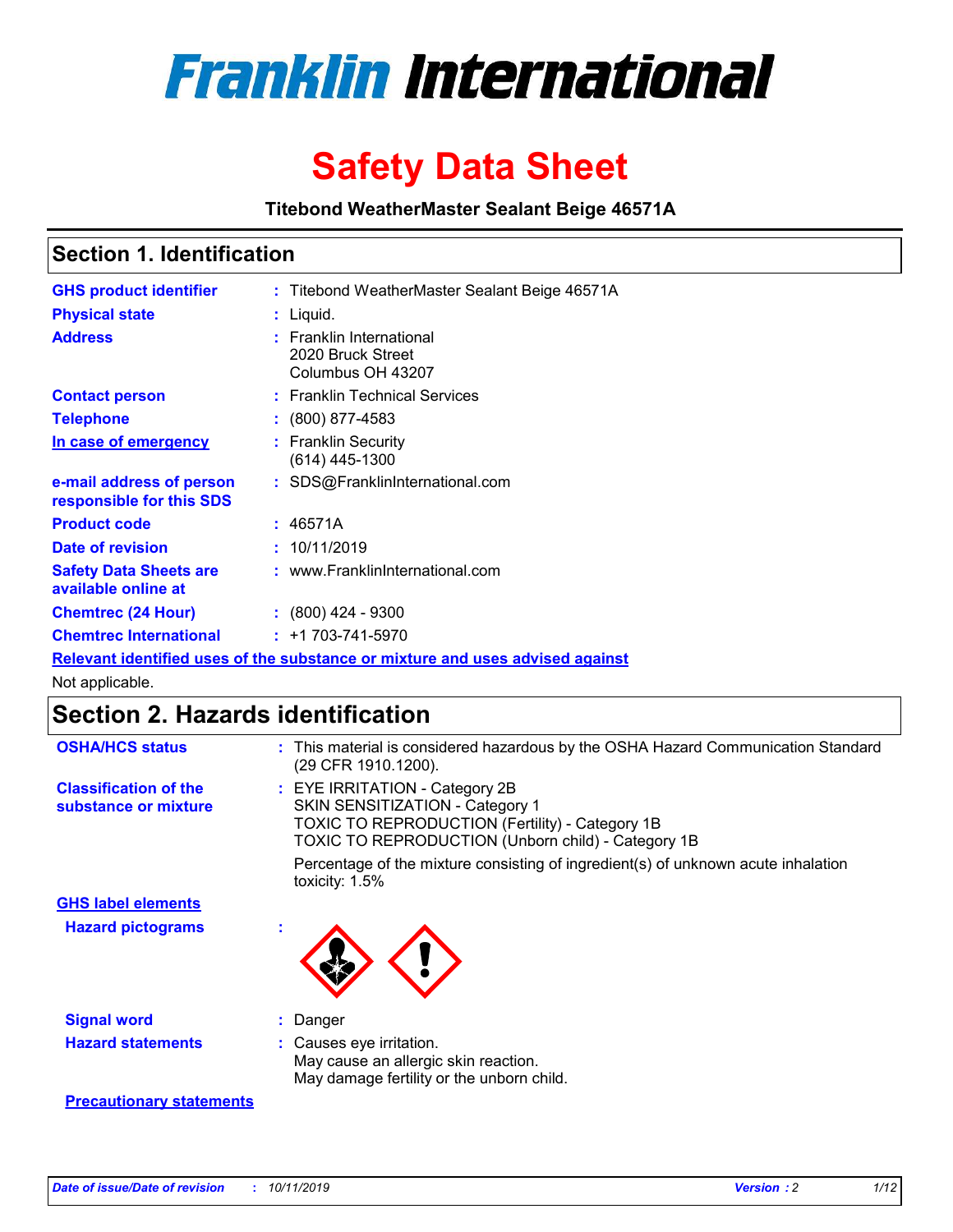### **Section 2. Hazards identification**

| <b>Prevention</b>                          | : Obtain special instructions before use. Do not handle until all safety precautions have<br>been read and understood. Wear protective gloves. Wear eye or face protection.<br>Wear protective clothing. Avoid breathing vapor. Wash hands thoroughly after handling.<br>Contaminated work clothing must not be allowed out of the workplace.                                                        |
|--------------------------------------------|------------------------------------------------------------------------------------------------------------------------------------------------------------------------------------------------------------------------------------------------------------------------------------------------------------------------------------------------------------------------------------------------------|
| <b>Response</b>                            | : IF exposed or concerned: Get medical attention. IF ON SKIN: Wash with plenty of<br>soap and water. Wash contaminated clothing before reuse. If skin irritation or rash<br>occurs: Get medical attention. IF IN EYES: Rinse cautiously with water for several<br>minutes. Remove contact lenses, if present and easy to do. Continue rinsing. If eye<br>irritation persists: Get medical attention. |
| <b>Storage</b>                             | : Store locked up.                                                                                                                                                                                                                                                                                                                                                                                   |
| <b>Disposal</b>                            | : Dispose of contents and container in accordance with all local, regional, national and<br>international regulations.                                                                                                                                                                                                                                                                               |
| <b>Hazards not otherwise</b><br>classified | : Product generates methanol during cure.                                                                                                                                                                                                                                                                                                                                                            |
|                                            |                                                                                                                                                                                                                                                                                                                                                                                                      |

### **Section 3. Composition/information on ingredients**

| <b>Substance/mixture</b><br>Mixture                  |                   |                     |
|------------------------------------------------------|-------------------|---------------------|
| <b>Ingredient name</b>                               | $\frac{9}{6}$     | <b>CAS number</b>   |
| 3-aminopropyltriethoxysilane<br>Dibutyltin dilaurate | l≤3<br>$\leq 0.3$ | 919-30-2<br>77-58-7 |

Any concentration shown as a range is to protect confidentiality or is due to batch variation.

**There are no additional ingredients present which, within the current knowledge of the supplier and in the concentrations applicable, are classified as hazardous to health or the environment and hence require reporting in this section.**

**Occupational exposure limits, if available, are listed in Section 8.**

### **Section 4. First aid measures**

| <b>Description of necessary first aid measures</b> |                                                                                                                                                                                                                                                                                                                                                                                                                                                                                                                                                                                                                                                                                                                                                                           |  |  |  |
|----------------------------------------------------|---------------------------------------------------------------------------------------------------------------------------------------------------------------------------------------------------------------------------------------------------------------------------------------------------------------------------------------------------------------------------------------------------------------------------------------------------------------------------------------------------------------------------------------------------------------------------------------------------------------------------------------------------------------------------------------------------------------------------------------------------------------------------|--|--|--|
| <b>Eye contact</b>                                 | : Immediately flush eyes with plenty of water, occasionally lifting the upper and lower<br>eyelids. Check for and remove any contact lenses. Continue to rinse for at least 10<br>minutes. If irritation persists, get medical attention.                                                                                                                                                                                                                                                                                                                                                                                                                                                                                                                                 |  |  |  |
| <b>Inhalation</b>                                  | : Remove victim to fresh air and keep at rest in a position comfortable for breathing. If<br>not breathing, if breathing is irregular or if respiratory arrest occurs, provide artificial<br>respiration or oxygen by trained personnel. It may be dangerous to the person providing<br>aid to give mouth-to-mouth resuscitation. Get medical attention. If unconscious, place<br>in recovery position and get medical attention immediately. Maintain an open airway.<br>Loosen tight clothing such as a collar, tie, belt or waistband. In case of inhalation of<br>decomposition products in a fire, symptoms may be delayed. The exposed person may<br>need to be kept under medical surveillance for 48 hours.                                                       |  |  |  |
| <b>Skin contact</b>                                | : Wash with plenty of soap and water. Remove contaminated clothing and shoes. Wash<br>contaminated clothing thoroughly with water before removing it, or wear gloves.<br>Continue to rinse for at least 10 minutes. Get medical attention. In the event of any<br>complaints or symptoms, avoid further exposure. Wash clothing before reuse. Clean<br>shoes thoroughly before reuse.                                                                                                                                                                                                                                                                                                                                                                                     |  |  |  |
| <b>Ingestion</b>                                   | : Wash out mouth with water. Remove dentures if any. Remove victim to fresh air and<br>keep at rest in a position comfortable for breathing. If material has been swallowed and<br>the exposed person is conscious, give small quantities of water to drink. Stop if the<br>exposed person feels sick as vomiting may be dangerous. Do not induce vomiting<br>unless directed to do so by medical personnel. If vomiting occurs, the head should be<br>kept low so that vomit does not enter the lungs. Get medical attention. Never give<br>anything by mouth to an unconscious person. If unconscious, place in recovery position<br>and get medical attention immediately. Maintain an open airway. Loosen tight clothing<br>such as a collar, tie, belt or waistband. |  |  |  |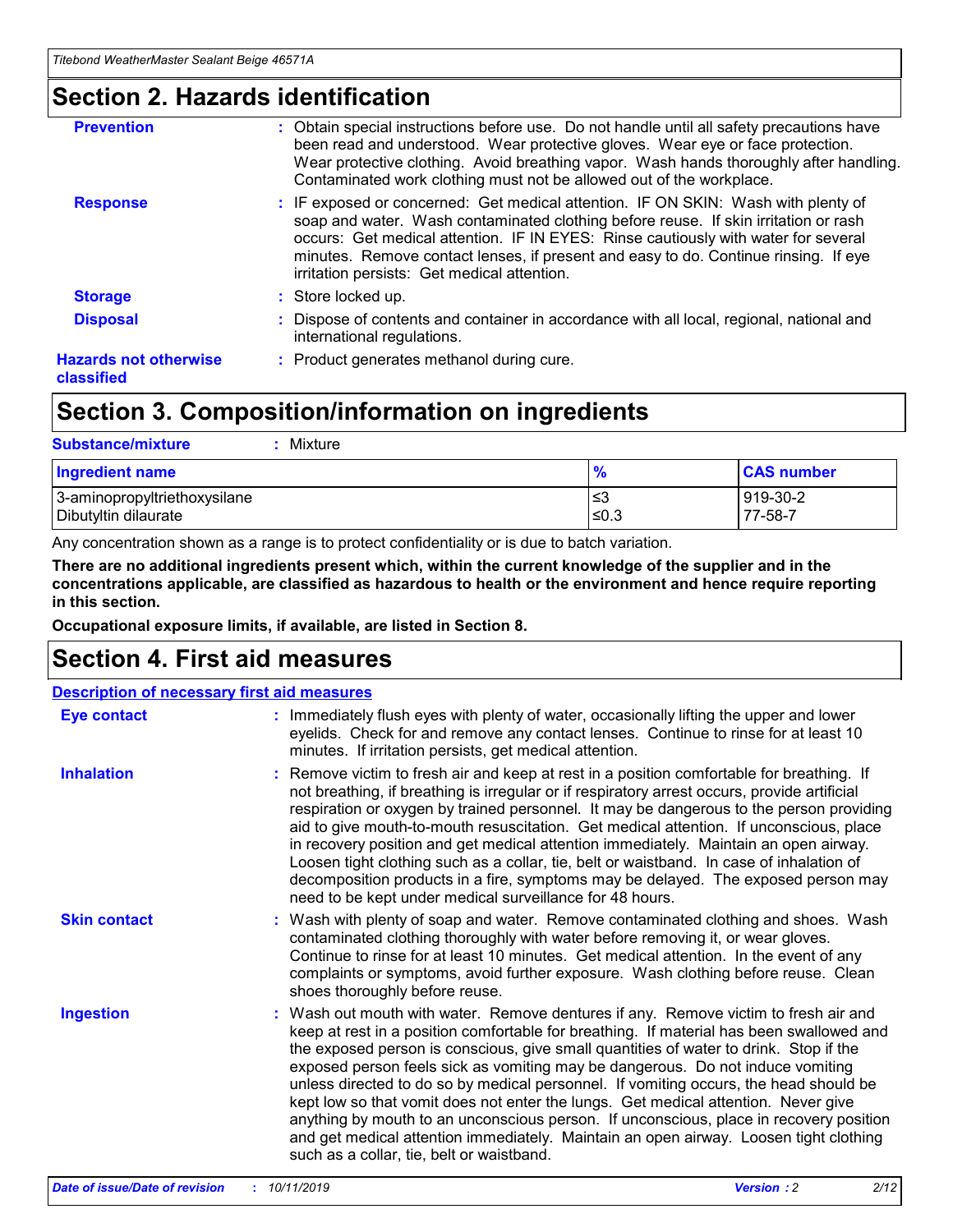## **Section 4. First aid measures**

| Most important symptoms/effects, acute and delayed |                                       |                                                                                                                                                                                                                                                                                                                                                                                                                 |  |  |  |
|----------------------------------------------------|---------------------------------------|-----------------------------------------------------------------------------------------------------------------------------------------------------------------------------------------------------------------------------------------------------------------------------------------------------------------------------------------------------------------------------------------------------------------|--|--|--|
|                                                    | <b>Potential acute health effects</b> |                                                                                                                                                                                                                                                                                                                                                                                                                 |  |  |  |
| <b>Eye contact</b>                                 |                                       | : May cause eye irritation.                                                                                                                                                                                                                                                                                                                                                                                     |  |  |  |
| <b>Inhalation</b>                                  |                                       | : No known significant effects or critical hazards.                                                                                                                                                                                                                                                                                                                                                             |  |  |  |
| <b>Skin contact</b>                                |                                       | : May cause skin irritation.                                                                                                                                                                                                                                                                                                                                                                                    |  |  |  |
| <b>Ingestion</b>                                   |                                       | : No known significant effects or critical hazards.                                                                                                                                                                                                                                                                                                                                                             |  |  |  |
| Over-exposure signs/symptoms                       |                                       |                                                                                                                                                                                                                                                                                                                                                                                                                 |  |  |  |
| <b>Eye contact</b>                                 |                                       | : Adverse symptoms may include the following:<br>irritation<br>watering<br>redness                                                                                                                                                                                                                                                                                                                              |  |  |  |
| <b>Inhalation</b>                                  |                                       | : Adverse symptoms may include the following:<br>reduced fetal weight<br>increase in fetal deaths<br>skeletal malformations                                                                                                                                                                                                                                                                                     |  |  |  |
| <b>Skin contact</b>                                |                                       | : Adverse symptoms may include the following:<br>irritation<br>redness<br>reduced fetal weight<br>increase in fetal deaths<br>skeletal malformations                                                                                                                                                                                                                                                            |  |  |  |
| <b>Ingestion</b>                                   |                                       | : Adverse symptoms may include the following:<br>reduced fetal weight<br>increase in fetal deaths<br>skeletal malformations                                                                                                                                                                                                                                                                                     |  |  |  |
|                                                    |                                       | <b>Indication of immediate medical attention and special treatment needed, if necessary</b>                                                                                                                                                                                                                                                                                                                     |  |  |  |
| <b>Notes to physician</b>                          |                                       | : In case of inhalation of decomposition products in a fire, symptoms may be delayed.<br>The exposed person may need to be kept under medical surveillance for 48 hours.                                                                                                                                                                                                                                        |  |  |  |
| <b>Specific treatments</b>                         |                                       | : No specific treatment.                                                                                                                                                                                                                                                                                                                                                                                        |  |  |  |
| <b>Protection of first-aiders</b>                  |                                       | : No action shall be taken involving any personal risk or without suitable training. If it is<br>suspected that fumes are still present, the rescuer should wear an appropriate mask or<br>self-contained breathing apparatus. It may be dangerous to the person providing aid to<br>give mouth-to-mouth resuscitation. Wash contaminated clothing thoroughly with water<br>before removing it, or wear gloves. |  |  |  |

**See toxicological information (Section 11)**

### **Section 5. Fire-fighting measures**

| <b>Extinguishing media</b>                             |                                                                                                                                                                                                     |
|--------------------------------------------------------|-----------------------------------------------------------------------------------------------------------------------------------------------------------------------------------------------------|
| <b>Suitable extinguishing</b><br>media                 | : Use an extinguishing agent suitable for the surrounding fire.                                                                                                                                     |
| <b>Unsuitable extinguishing</b><br>media               | $:$ None known.                                                                                                                                                                                     |
| <b>Specific hazards arising</b><br>from the chemical   | : In a fire or if heated, a pressure increase will occur and the container may burst.                                                                                                               |
| <b>Hazardous thermal</b><br>decomposition products     | : Decomposition products may include the following materials:<br>carbon dioxide<br>carbon monoxide<br>nitrogen oxides<br>metal oxide/oxides                                                         |
| <b>Special protective actions</b><br>for fire-fighters | : Promptly isolate the scene by removing all persons from the vicinity of the incident if<br>there is a fire. No action shall be taken involving any personal risk or without suitable<br>training. |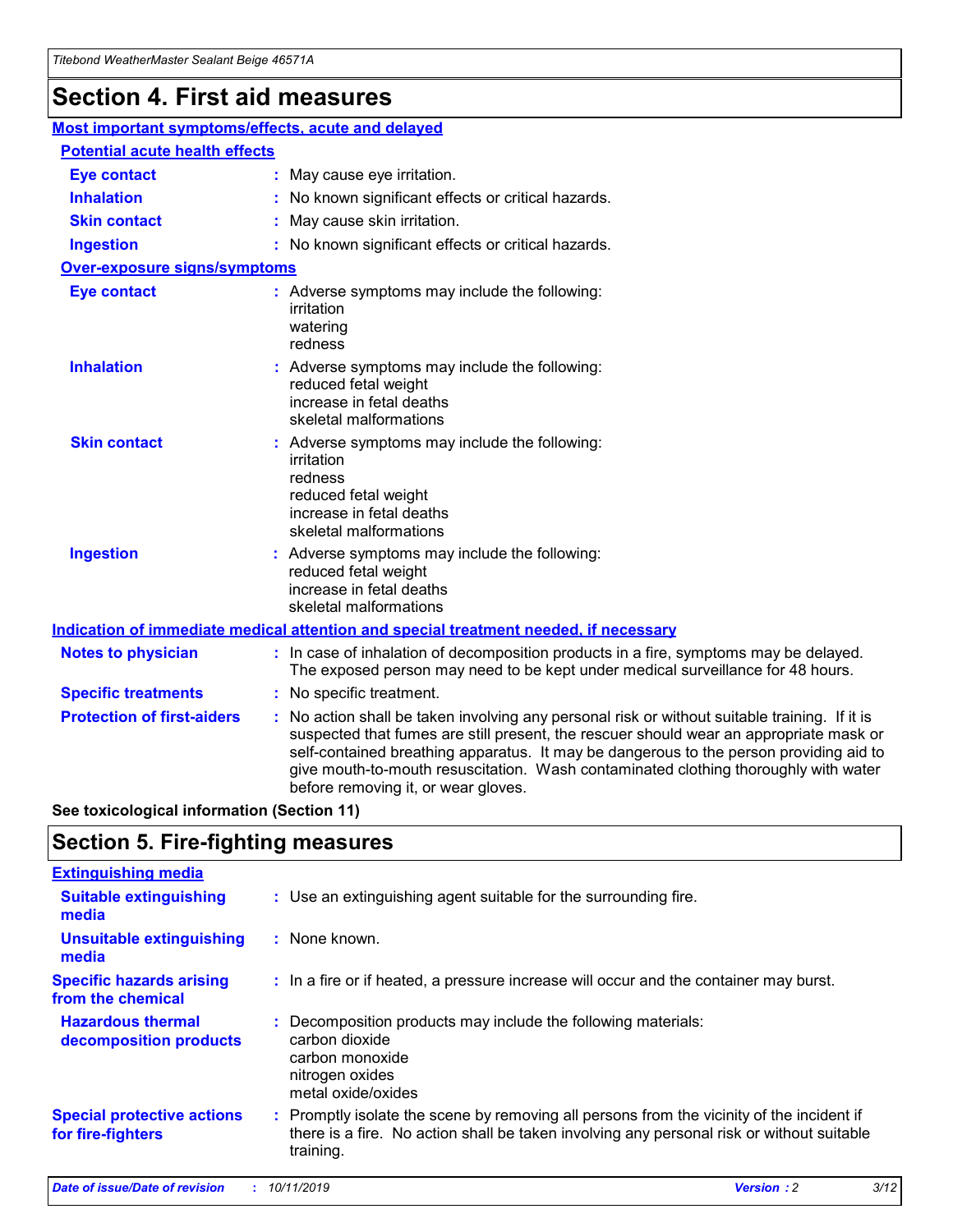### **Section 5. Fire-fighting measures**

**Special protective equipment for fire-fighters** Fire-fighters should wear appropriate protective equipment and self-contained breathing **:** apparatus (SCBA) with a full face-piece operated in positive pressure mode.

### **Section 6. Accidental release measures**

#### **Personal precautions, protective equipment and emergency procedures**

| For non-emergency<br>personnel                               | : No action shall be taken involving any personal risk or without suitable training.<br>Evacuate surrounding areas. Keep unnecessary and unprotected personnel from<br>entering. Do not touch or walk through spilled material. Avoid breathing vapor or mist.<br>Provide adequate ventilation. Wear appropriate respirator when ventilation is<br>inadequate. Put on appropriate personal protective equipment.                                                                                                                                                                                                                                                                                             |
|--------------------------------------------------------------|--------------------------------------------------------------------------------------------------------------------------------------------------------------------------------------------------------------------------------------------------------------------------------------------------------------------------------------------------------------------------------------------------------------------------------------------------------------------------------------------------------------------------------------------------------------------------------------------------------------------------------------------------------------------------------------------------------------|
|                                                              | For emergency responders : If specialized clothing is required to deal with the spillage, take note of any information in<br>Section 8 on suitable and unsuitable materials. See also the information in "For non-<br>emergency personnel".                                                                                                                                                                                                                                                                                                                                                                                                                                                                  |
| <b>Environmental precautions</b>                             | : Avoid dispersal of spilled material and runoff and contact with soil, waterways, drains<br>and sewers. Inform the relevant authorities if the product has caused environmental<br>pollution (sewers, waterways, soil or air).                                                                                                                                                                                                                                                                                                                                                                                                                                                                              |
| <b>Methods and materials for containment and cleaning up</b> |                                                                                                                                                                                                                                                                                                                                                                                                                                                                                                                                                                                                                                                                                                              |
| <b>Small spill</b>                                           | : Stop leak if without risk. Move containers from spill area. Dilute with water and mop up<br>if water-soluble. Alternatively, or if water-insoluble, absorb with an inert dry material and<br>place in an appropriate waste disposal container. Dispose of via a licensed waste<br>disposal contractor.                                                                                                                                                                                                                                                                                                                                                                                                     |
| <b>Large spill</b>                                           | : Stop leak if without risk. Move containers from spill area. Approach release from<br>upwind. Prevent entry into sewers, water courses, basements or confined areas. Wash<br>spillages into an effluent treatment plant or proceed as follows. Contain and collect<br>spillage with non-combustible, absorbent material e.g. sand, earth, vermiculite or<br>diatomaceous earth and place in container for disposal according to local regulations<br>(see Section 13). Dispose of via a licensed waste disposal contractor. Contaminated<br>absorbent material may pose the same hazard as the spilled product. Note: see<br>Section 1 for emergency contact information and Section 13 for waste disposal. |

### **Section 7. Handling and storage**

| <b>Precautions for safe handling</b>                                             |                                                                                                                                                                                                                                                                                                                                                                                                                                                                                                                                                                                                                                                                                                                                                                                                                                                  |
|----------------------------------------------------------------------------------|--------------------------------------------------------------------------------------------------------------------------------------------------------------------------------------------------------------------------------------------------------------------------------------------------------------------------------------------------------------------------------------------------------------------------------------------------------------------------------------------------------------------------------------------------------------------------------------------------------------------------------------------------------------------------------------------------------------------------------------------------------------------------------------------------------------------------------------------------|
| <b>Protective measures</b>                                                       | : Put on appropriate personal protective equipment (see Section 8). Persons with a<br>history of skin sensitization problems should not be employed in any process in which<br>this product is used. Avoid exposure - obtain special instructions before use. Avoid<br>exposure during pregnancy. Do not handle until all safety precautions have been read<br>and understood. Do not get in eyes or on skin or clothing. Do not ingest. Avoid<br>breathing vapor or mist. If during normal use the material presents a respiratory hazard,<br>use only with adequate ventilation or wear appropriate respirator. Keep in the original<br>container or an approved alternative made from a compatible material, kept tightly<br>closed when not in use. Empty containers retain product residue and can be hazardous.<br>Do not reuse container. |
| <b>Advice on general</b><br>occupational hygiene                                 | : Eating, drinking and smoking should be prohibited in areas where this material is<br>handled, stored and processed. Workers should wash hands and face before eating,<br>drinking and smoking. Remove contaminated clothing and protective equipment before<br>entering eating areas. See also Section 8 for additional information on hygiene<br>measures.                                                                                                                                                                                                                                                                                                                                                                                                                                                                                    |
| <b>Conditions for safe storage,</b><br>including any<br><b>incompatibilities</b> | : Store between the following temperatures: 0 to 120 $\degree$ C (32 to 248 $\degree$ F). Store in<br>accordance with local regulations. Store in original container protected from direct<br>sunlight in a dry, cool and well-ventilated area, away from incompatible materials (see<br>Section 10) and food and drink. Store locked up. Keep container tightly closed and<br>sealed until ready for use. Containers that have been opened must be carefully<br>resealed and kept upright to prevent leakage. Do not store in unlabeled containers.<br>Use appropriate containment to avoid environmental contamination. See Section 10 for<br>incompatible materials before handling or use.                                                                                                                                                   |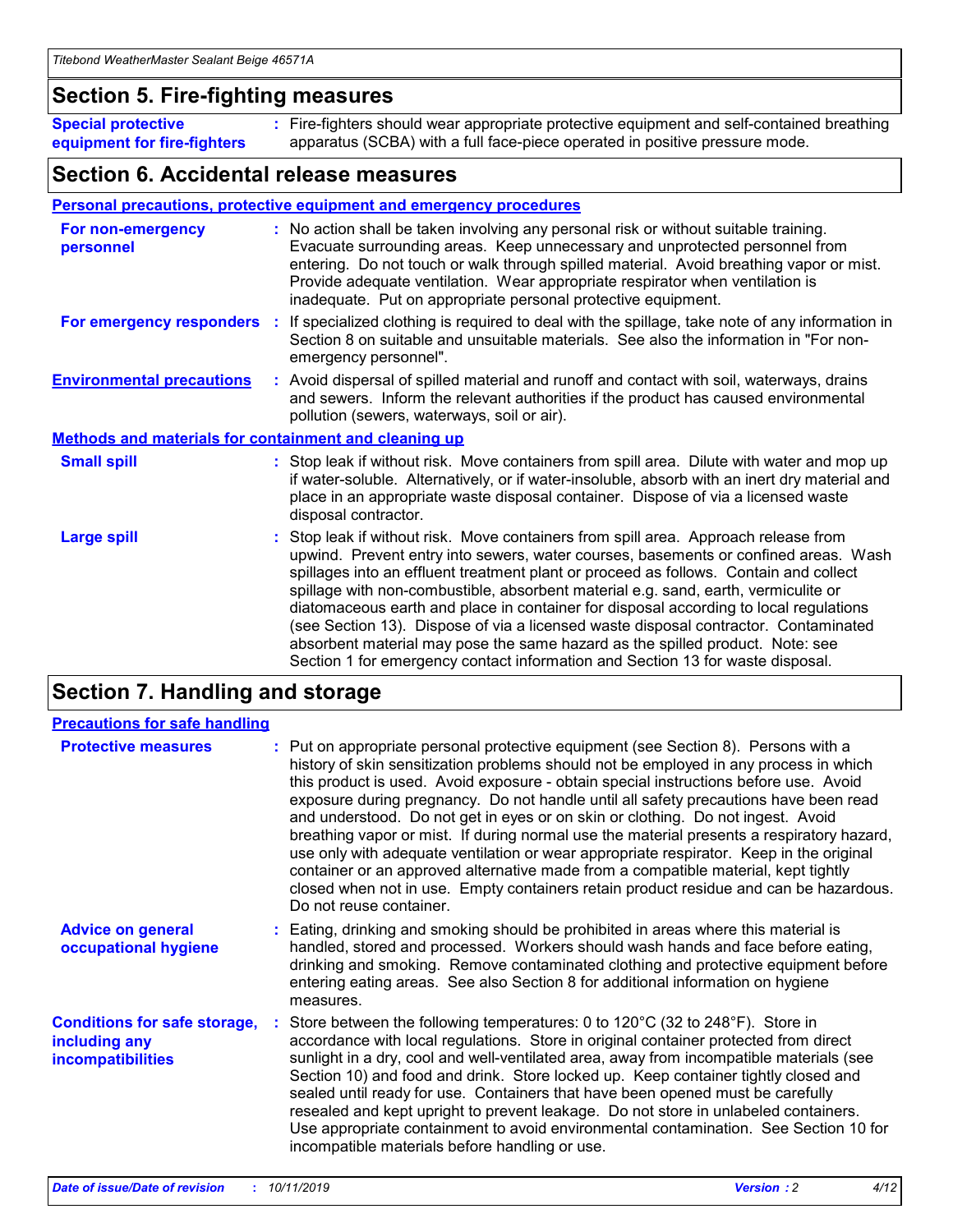## **Section 8. Exposure controls/personal protection**

#### **Control parameters**

#### **Occupational exposure limits**

| <b>Ingredient name</b>                               |    |                        | <b>Exposure limits</b>                                                                                                                                                                                                                                                                                                                                                                                                                                                                                                                                                                                                 |
|------------------------------------------------------|----|------------------------|------------------------------------------------------------------------------------------------------------------------------------------------------------------------------------------------------------------------------------------------------------------------------------------------------------------------------------------------------------------------------------------------------------------------------------------------------------------------------------------------------------------------------------------------------------------------------------------------------------------------|
| 3-aminopropyltriethoxysilane<br>Dibutyltin dilaurate |    |                        | None.<br>ACGIH TLV (United States, 3/2019). Absorbed through skin.<br>Notes: as Sn<br>TWA: $0.1 \text{ mg/m}^3$ , (as Sn) 8 hours.<br>STEL: 0.2 mg/m <sup>3</sup> , (as Sn) 15 minutes.<br>NIOSH REL (United States, 10/2016). Absorbed through skin.<br>Notes: as Sn<br>TWA: 0.1 mg/m <sup>3</sup> , (as Sn) 10 hours.<br>OSHA PEL (United States, 5/2018). Notes: as Sn<br>TWA: 0.1 mg/m <sup>3</sup> , (as Sn) 8 hours.<br>OSHA PEL 1989 (United States, 3/1989). Absorbed through skin.<br>Notes: measured as Sn<br>TWA: 0.1 mg/m <sup>3</sup> , (measured as Sn) 8 hours. Form: Organic                           |
| <b>Appropriate engineering</b><br>controls           |    |                        | : If user operations generate dust, fumes, gas, vapor or mist, use process enclosures,<br>local exhaust ventilation or other engineering controls to keep worker exposure to<br>airborne contaminants below any recommended or statutory limits.                                                                                                                                                                                                                                                                                                                                                                       |
| <b>Environmental exposure</b><br>controls            |    |                        | Emissions from ventilation or work process equipment should be checked to ensure<br>they comply with the requirements of environmental protection legislation. In some<br>cases, fume scrubbers, filters or engineering modifications to the process equipment<br>will be necessary to reduce emissions to acceptable levels.                                                                                                                                                                                                                                                                                          |
| <b>Individual protection measures</b>                |    |                        |                                                                                                                                                                                                                                                                                                                                                                                                                                                                                                                                                                                                                        |
| <b>Hygiene measures</b>                              |    |                        | : Wash hands, forearms and face thoroughly after handling chemical products, before<br>eating, smoking and using the lavatory and at the end of the working period.<br>Appropriate techniques should be used to remove potentially contaminated clothing.<br>Contaminated work clothing should not be allowed out of the workplace. Wash<br>contaminated clothing before reusing. Ensure that eyewash stations and safety<br>showers are close to the workstation location.                                                                                                                                            |
| <b>Eye/face protection</b>                           |    |                        | Safety eyewear complying with an approved standard should be used when a risk<br>assessment indicates this is necessary to avoid exposure to liquid splashes, mists,<br>gases or dusts. If contact is possible, the following protection should be worn, unless<br>the assessment indicates a higher degree of protection: chemical splash goggles.                                                                                                                                                                                                                                                                    |
| <b>Skin protection</b>                               |    |                        |                                                                                                                                                                                                                                                                                                                                                                                                                                                                                                                                                                                                                        |
| <b>Hand protection</b>                               |    |                        | : Chemical-resistant, impervious gloves complying with an approved standard should be<br>worn at all times when handling chemical products if a risk assessment indicates this is<br>necessary. Considering the parameters specified by the glove manufacturer, check<br>during use that the gloves are still retaining their protective properties. It should be<br>noted that the time to breakthrough for any glove material may be different for different<br>glove manufacturers. In the case of mixtures, consisting of several substances, the<br>protection time of the gloves cannot be accurately estimated. |
| <b>Body protection</b>                               |    | handling this product. | Personal protective equipment for the body should be selected based on the task being<br>performed and the risks involved and should be approved by a specialist before                                                                                                                                                                                                                                                                                                                                                                                                                                                |
| <b>Other skin protection</b>                         |    |                        | : Appropriate footwear and any additional skin protection measures should be selected<br>based on the task being performed and the risks involved and should be approved by a<br>specialist before handling this product.                                                                                                                                                                                                                                                                                                                                                                                              |
| <b>Respiratory protection</b>                        | ÷. | aspects of use.        | Based on the hazard and potential for exposure, select a respirator that meets the<br>appropriate standard or certification. Respirators must be used according to a<br>respiratory protection program to ensure proper fitting, training, and other important                                                                                                                                                                                                                                                                                                                                                         |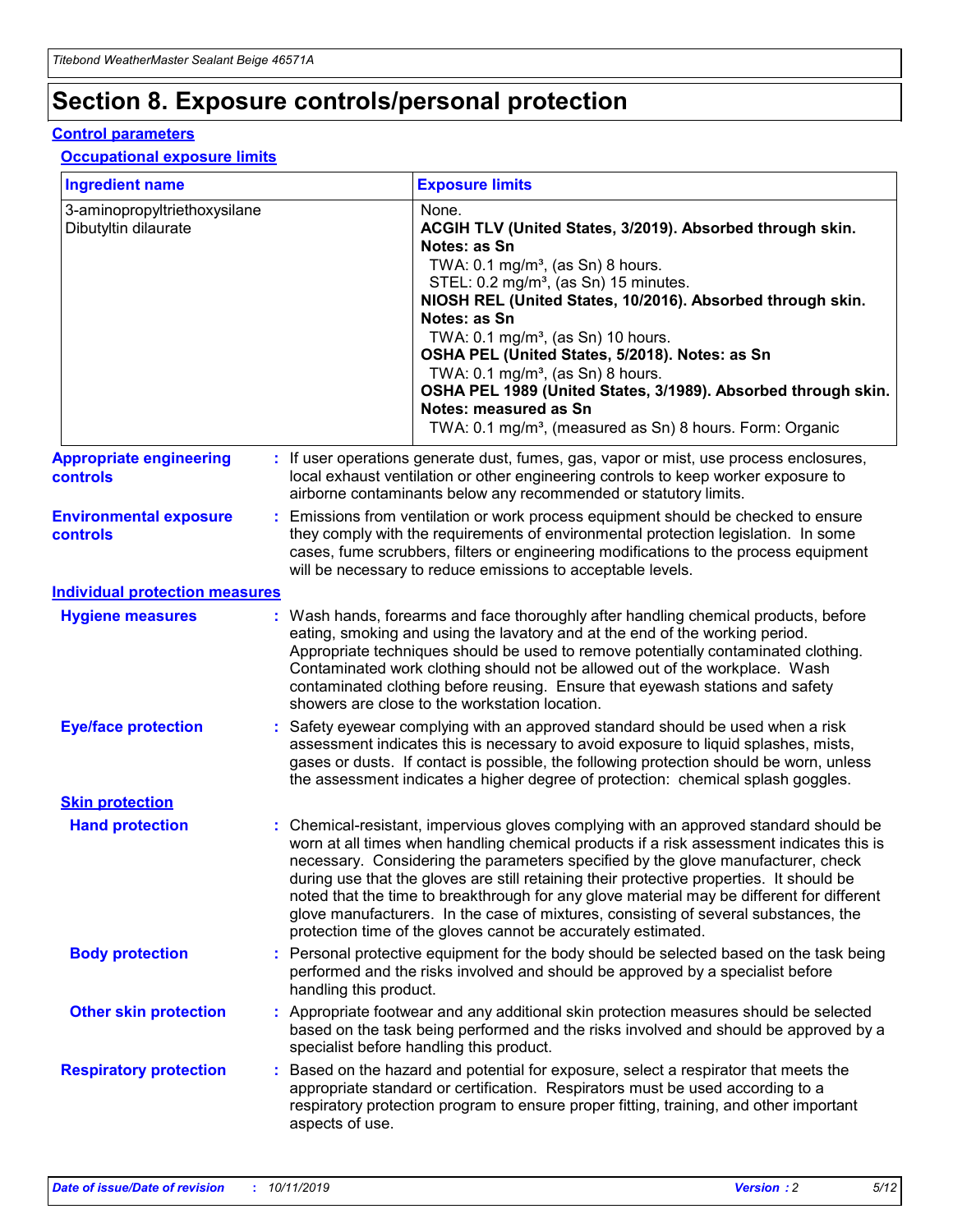### **Section 9. Physical and chemical properties**

#### **Appearance**

| <b>Physical state</b>                             | : Liquid. [Paste.]                                                |
|---------------------------------------------------|-------------------------------------------------------------------|
| Color                                             | Beige.                                                            |
| Odor                                              | None [Slight]                                                     |
| <b>Odor threshold</b>                             | : Not available.                                                  |
| рH                                                | : Not applicable.                                                 |
| <b>Melting point</b>                              | : Not available.                                                  |
| <b>Boiling point</b>                              | : $>100^{\circ}$ C ( $>212^{\circ}$ F)                            |
| <b>Flash point</b>                                | : Closed cup: $>200^{\circ}$ C ( $>392^{\circ}$ F) [Setaflash.]   |
| <b>Evaporation rate</b>                           | $:$ <1 (butyl acetate = 1)                                        |
| <b>Flammability (solid, gas)</b>                  | : Not available.                                                  |
| Lower and upper explosive<br>(flammable) limits   | : Not available.                                                  |
| <b>VOC (less water, less</b><br>exempt solvents)  | $: 0$ g/l                                                         |
| <b>Volatility</b>                                 | $: 0\%$ (w/w)                                                     |
| <b>Vapor density</b>                              | : Not available.                                                  |
| <b>Relative density</b>                           | : 1.4329                                                          |
| <b>Solubility</b>                                 | : Insoluble in the following materials: cold water and hot water. |
| <b>Solubility in water</b>                        | : Not available.                                                  |
| <b>Partition coefficient: n-</b><br>octanol/water | : Not available.                                                  |
| <b>Auto-ignition temperature</b>                  | : Not available.                                                  |
| <b>Decomposition temperature</b>                  | : Not available.                                                  |
| <b>Viscosity</b>                                  | : Not available.                                                  |

### **Section 10. Stability and reactivity**

| <b>Reactivity</b>                            |    | : No specific test data related to reactivity available for this product or its ingredients.            |
|----------------------------------------------|----|---------------------------------------------------------------------------------------------------------|
| <b>Chemical stability</b>                    |    | : The product is stable.                                                                                |
| <b>Possibility of hazardous</b><br>reactions |    | : Under normal conditions of storage and use, hazardous reactions will not occur.                       |
| <b>Conditions to avoid</b>                   |    | : No specific data.                                                                                     |
| <b>Incompatible materials</b>                | ٠. | No specific data.                                                                                       |
| <b>Hazardous decomposition</b><br>products   | ÷. | Under normal conditions of storage and use, hazardous decomposition products should<br>not be produced. |

## **Section 11. Toxicological information**

### **Information on toxicological effects**

#### **Acute toxicity**

| <b>Product/ingredient name</b> | <b>Result</b>           | <b>Species</b> | <b>Dose</b>                | <b>Exposure</b> |
|--------------------------------|-------------------------|----------------|----------------------------|-----------------|
| 3-aminopropyltriethoxysilane   | <b>ILD50 Dermal</b>     | Rabbit         | 4.29 g/kg                  |                 |
| Dibutyltin dilaurate           | ILD50 Oral<br>LD50 Oral | Rat<br>Rat     | $1.57$ g/kg<br>175 $mg/kg$ |                 |
|                                |                         |                |                            |                 |

**Irritation/Corrosion**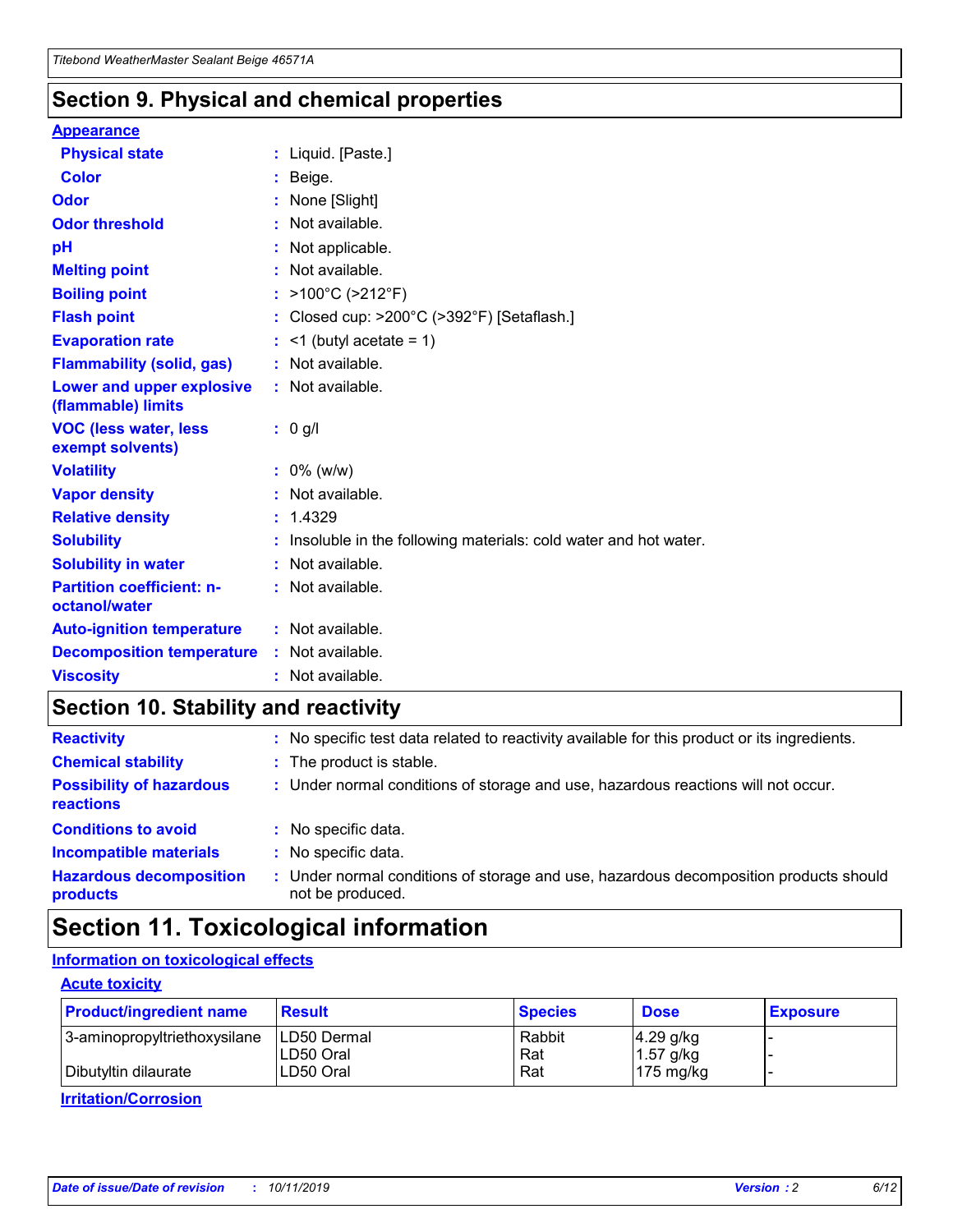## **Section 11. Toxicological information**

| <b>Product/ingredient name</b> | <b>Result</b>            | <b>Species</b> | <b>Score</b> | <b>Exposure</b>           | <b>Observation</b> |
|--------------------------------|--------------------------|----------------|--------------|---------------------------|--------------------|
| 3-aminopropyltriethoxysilane   | Eyes - Mild irritant     | Rabbit         |              | $100$ mg                  |                    |
|                                | Eyes - Severe irritant   | Rabbit         |              | 24 hours 750              |                    |
|                                |                          |                |              | ug                        |                    |
|                                | Skin - Severe irritant   | Rabbit         |              | 24 hours 5                | -                  |
| Dibutyltin dilaurate           | Eyes - Moderate irritant | Rabbit         |              | mq<br><b>24 hours 100</b> |                    |
|                                |                          |                |              | mg                        |                    |
|                                | Skin - Severe irritant   | Rabbit         |              | 500 mg                    |                    |

### **Sensitization**

Not available.

#### **Mutagenicity**

Not available.

#### **Carcinogenicity**

Not available.

#### **Reproductive toxicity**

Not available.

#### **Teratogenicity**

Not available.

#### **Specific target organ toxicity (single exposure)**

Not available.

#### **Specific target organ toxicity (repeated exposure)**

| <b>Name</b>                                                                  |                                                                                                                             | <b>Category</b> | <b>Route of</b><br>exposure  | <b>Target organs</b> |
|------------------------------------------------------------------------------|-----------------------------------------------------------------------------------------------------------------------------|-----------------|------------------------------|----------------------|
| Dibutyltin dilaurate                                                         |                                                                                                                             | Category 1      | $\qquad \qquad \blacksquare$ | respiratory system   |
| <b>Aspiration hazard</b><br>Not available.                                   |                                                                                                                             |                 |                              |                      |
| <b>Information on the likely</b><br>routes of exposure                       | : Not available.                                                                                                            |                 |                              |                      |
| <b>Potential acute health effects</b>                                        |                                                                                                                             |                 |                              |                      |
| <b>Eye contact</b>                                                           | : May cause eye irritation.                                                                                                 |                 |                              |                      |
| <b>Inhalation</b>                                                            | : No known significant effects or critical hazards.                                                                         |                 |                              |                      |
| <b>Skin contact</b>                                                          | : May cause skin irritation.                                                                                                |                 |                              |                      |
| <b>Ingestion</b>                                                             | : No known significant effects or critical hazards.                                                                         |                 |                              |                      |
| Symptoms related to the physical, chemical and toxicological characteristics |                                                                                                                             |                 |                              |                      |
| <b>Eye contact</b>                                                           | : Adverse symptoms may include the following:<br>irritation<br>watering<br>redness                                          |                 |                              |                      |
| <b>Inhalation</b>                                                            | : Adverse symptoms may include the following:<br>reduced fetal weight<br>increase in fetal deaths<br>skeletal malformations |                 |                              |                      |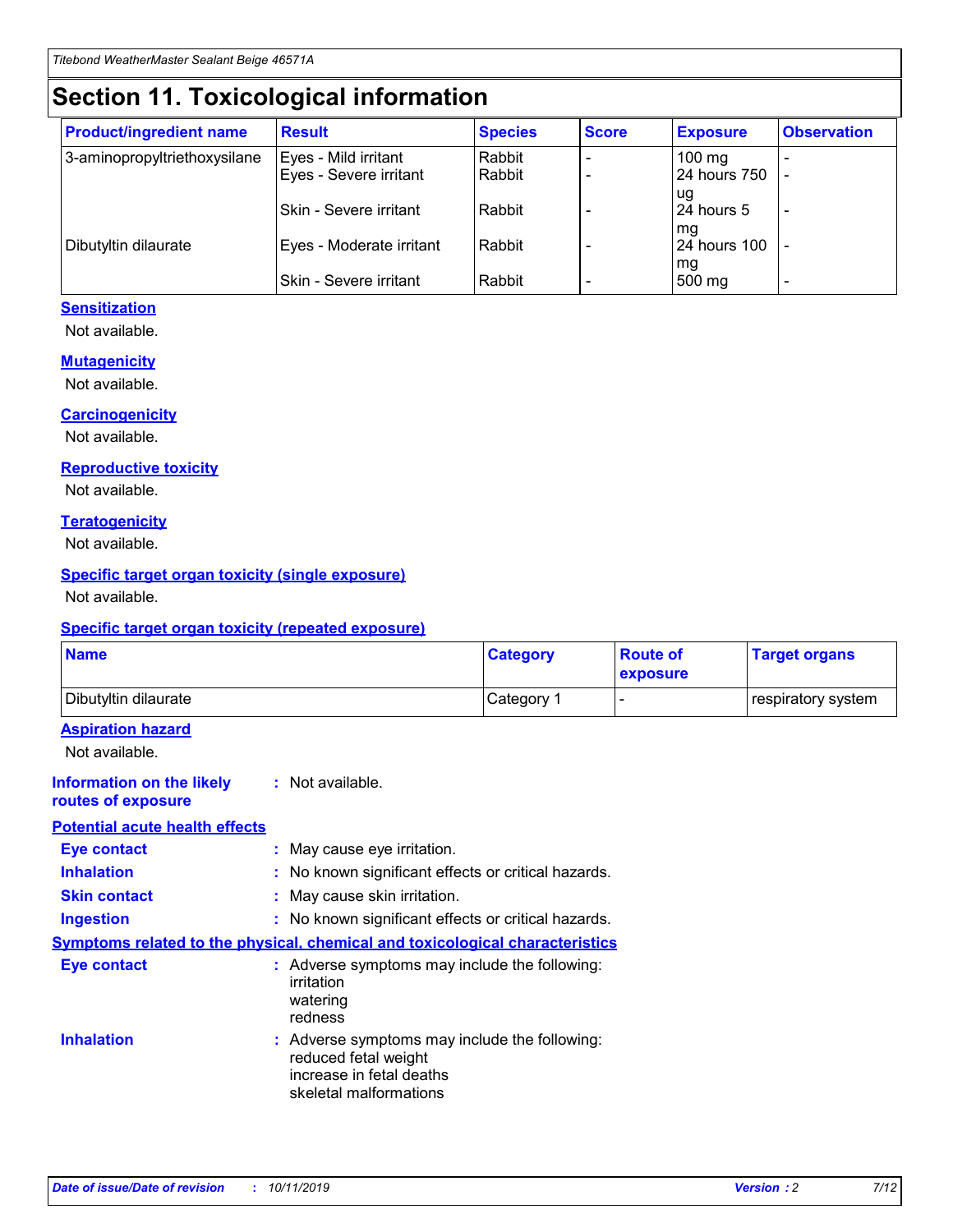## **Section 11. Toxicological information**

| <b>Skin contact</b>                     | : Adverse symptoms may include the following:                                                            |
|-----------------------------------------|----------------------------------------------------------------------------------------------------------|
|                                         | irritation                                                                                               |
|                                         | redness                                                                                                  |
|                                         | reduced fetal weight                                                                                     |
|                                         | increase in fetal deaths                                                                                 |
|                                         | skeletal malformations                                                                                   |
| <b>Ingestion</b>                        | : Adverse symptoms may include the following:                                                            |
|                                         | reduced fetal weight                                                                                     |
|                                         | increase in fetal deaths                                                                                 |
|                                         | skeletal malformations                                                                                   |
|                                         | Delayed and immediate effects and also chronic effects from short and long term exposure                 |
| <b>Short term exposure</b>              |                                                                                                          |
| <b>Potential immediate</b>              | : Not available.                                                                                         |
| effects                                 |                                                                                                          |
| <b>Potential delayed effects</b>        | : Not available.                                                                                         |
| Long term exposure                      |                                                                                                          |
| <b>Potential immediate</b>              | : Not available.                                                                                         |
| effects                                 |                                                                                                          |
| <b>Potential delayed effects</b>        | : Not available.                                                                                         |
| <b>Potential chronic health effects</b> |                                                                                                          |
| Not available.                          |                                                                                                          |
| <b>General</b>                          | : Once sensitized, a severe allergic reaction may occur when subsequently exposed to<br>very low levels. |
| <b>Carcinogenicity</b>                  | : No known significant effects or critical hazards.                                                      |
| <b>Mutagenicity</b>                     | : No known significant effects or critical hazards.                                                      |
| <b>Teratogenicity</b>                   | May damage the unborn child.                                                                             |
| <b>Developmental effects</b>            | : No known significant effects or critical hazards.                                                      |
| <b>Fertility effects</b>                | May damage fertility.                                                                                    |
| <b>Numerical measures of toxicity</b>   |                                                                                                          |
| <b>Acute toxicity estimates</b>         |                                                                                                          |
| الملمانة المستنقط فالمرابط              |                                                                                                          |

Not available.

## **Section 12. Ecological information**

#### **Toxicity**

| <b>Product/ingredient name</b> | <b>Result</b>                     | <b>Species</b>                       | <b>Exposure</b> |
|--------------------------------|-----------------------------------|--------------------------------------|-----------------|
| Dibutyltin dilaurate           | Chronic EC10 > 2 mg/l Fresh water | Algae - Scenedesmus<br>I subspicatus | l 96 hours      |

### **Persistence and degradability**

| <b>Product/ingredient name</b> | <b>Test</b>                                                                    | <b>Result</b>  |                   | <b>Dose</b> | <b>Inoculum</b>         |
|--------------------------------|--------------------------------------------------------------------------------|----------------|-------------------|-------------|-------------------------|
| Dibutyltin dilaurate           | OECD 301F<br>Ready<br>Biodegradability -<br>Manometric<br>Respirometry<br>Test | 23 % - 28 days |                   |             |                         |
| <b>Product/ingredient name</b> | <b>Aquatic half-life</b>                                                       |                | <b>Photolysis</b> |             | <b>Biodegradability</b> |
| Dibutyltin dilaurate           |                                                                                |                |                   |             | Inherent                |

### **Bioaccumulative potential**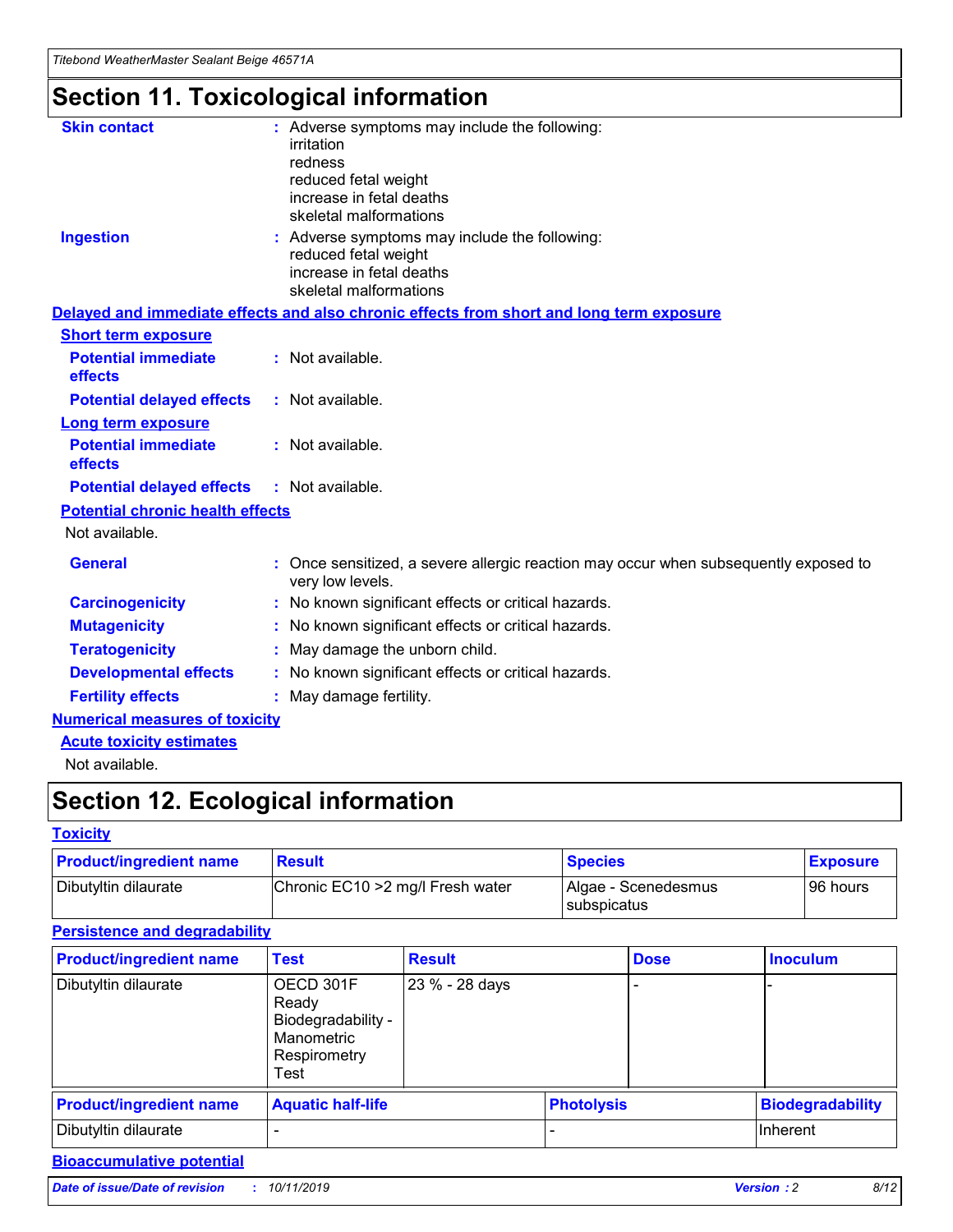## **Section 12. Ecological information**

| <b>Product/ingredient name</b> | $LoaPow$ | <b>BCF</b> | <b>Potential</b> |
|--------------------------------|----------|------------|------------------|
| 3-aminopropyltriethoxysilane   | 1.7      | 3.4        | low              |
| Dibutyltin dilaurate           | 4.44     | 2.91       | low              |

#### **Mobility in soil**

| <i></i>                                                       |                                                     |
|---------------------------------------------------------------|-----------------------------------------------------|
| <b>Soil/water partition</b><br>coefficient (K <sub>oc</sub> ) | : Not available.                                    |
| <b>Other adverse effects</b>                                  | : No known significant effects or critical hazards. |

### **Section 13. Disposal considerations**

**Disposal methods :**

The generation of waste should be avoided or minimized wherever possible. Disposal of this product, solutions and any by-products should at all times comply with the requirements of environmental protection and waste disposal legislation and any regional local authority requirements. Dispose of surplus and non-recyclable products via a licensed waste disposal contractor. Waste should not be disposed of untreated to the sewer unless fully compliant with the requirements of all authorities with jurisdiction. Waste packaging should be recycled. Incineration or landfill should only be considered when recycling is not feasible. This material and its container must be disposed of in a safe way. Care should be taken when handling emptied containers that have not been cleaned or rinsed out. Empty containers or liners may retain some product residues. Avoid dispersal of spilled material and runoff and contact with soil, waterways, drains and sewers.

## **Section 14. Transport information**

|                                      | <b>DOT</b><br><b>Classification</b> | <b>TDG</b><br><b>Classification</b> | <b>Mexico</b><br><b>Classification</b> | <b>ADR/RID</b> | <b>IMDG</b>              | <b>IATA</b>              |
|--------------------------------------|-------------------------------------|-------------------------------------|----------------------------------------|----------------|--------------------------|--------------------------|
| <b>UN number</b>                     | Not regulated.                      | Not regulated.                      | Not regulated.                         | Not regulated. | Not regulated.           | Not regulated.           |
| <b>UN proper</b><br>shipping name    | $\blacksquare$                      |                                     |                                        |                |                          |                          |
| <b>Transport</b><br>hazard class(es) | $\blacksquare$                      | $\overline{\phantom{a}}$            | $\blacksquare$                         | $\blacksquare$ | $\overline{\phantom{a}}$ | $\overline{\phantom{0}}$ |
| <b>Packing group</b>                 | $\overline{\phantom{a}}$            | $\overline{\phantom{0}}$            | $\overline{\phantom{a}}$               | -              | $\overline{\phantom{0}}$ | $\overline{\phantom{a}}$ |
| <b>Environmental</b><br>hazards      | No.                                 | No.                                 | No.                                    | No.            | No.                      | No.                      |

## **Section 15. Regulatory information**

### **U.S. Federal regulations**

#### **SARA 302/304**

#### **Composition/information on ingredients**

No products were found.

**SARA 304 RQ :** Not applicable.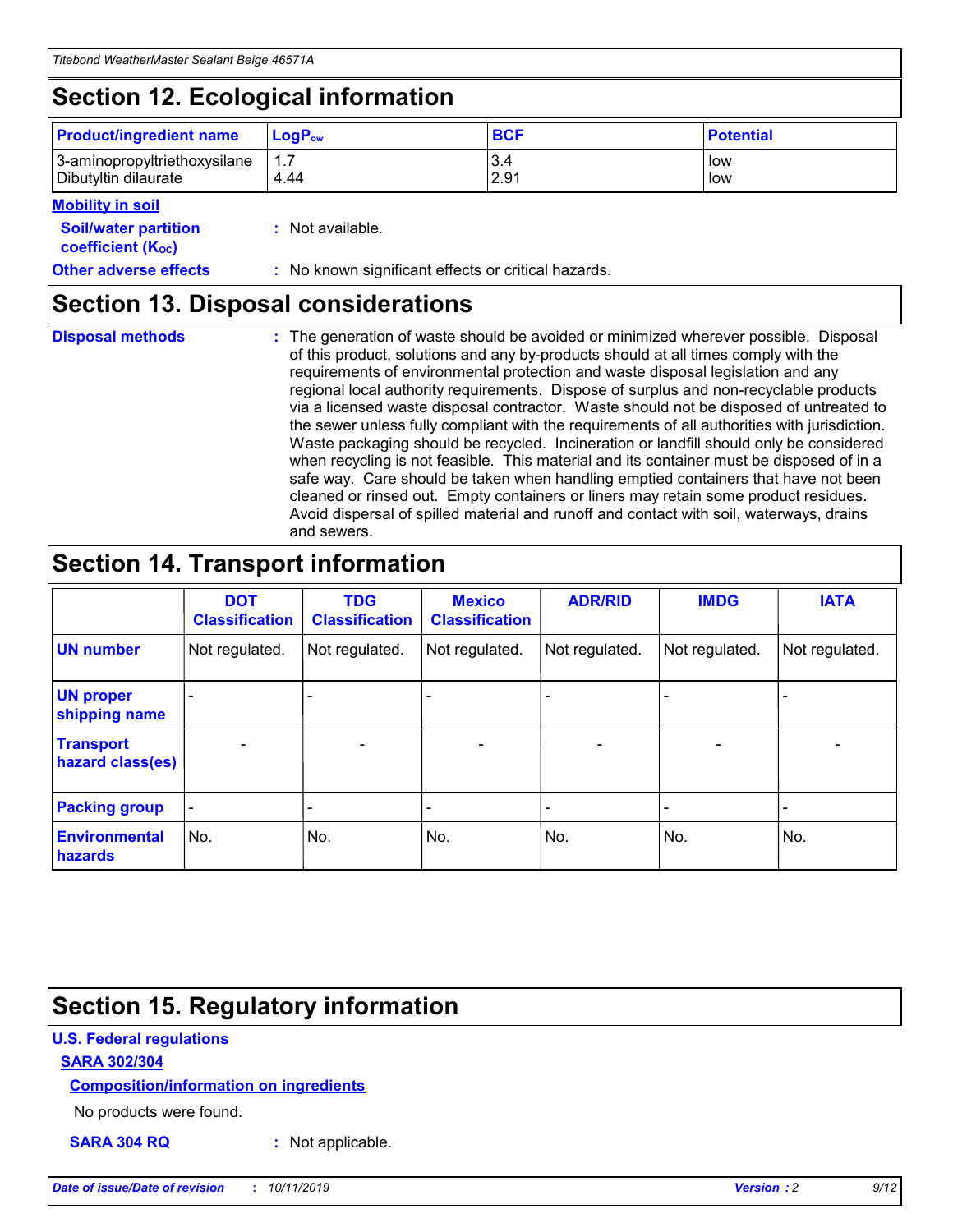## **Section 15. Regulatory information**

#### **SARA 311/312**

**Classification :** EYE IRRITATION - Category 2B SKIN SENSITIZATION - Category 1 TOXIC TO REPRODUCTION (Fertility) - Category 1B TOXIC TO REPRODUCTION (Unborn child) - Category 1B

#### **Composition/information on ingredients**

| <b>Name</b>                  | $\frac{9}{6}$ | <b>Classification</b>                                                                                            |
|------------------------------|---------------|------------------------------------------------------------------------------------------------------------------|
| 3-aminopropyltriethoxysilane | $\leq$ 3      | <b>FLAMMABLE LIQUIDS - Category 4</b><br><b>ACUTE TOXICITY (oral) - Category 4</b>                               |
|                              |               | SKIN IRRITATION - Category 2<br>EYE IRRITATION - Category 2A                                                     |
| Dibutyltin dilaurate         | ≤0.3          | ACUTE TOXICITY (oral) - Category 3<br>SKIN CORROSION - Category 1C                                               |
|                              |               | SERIOUS EYE DAMAGE - Category 1<br>SKIN SENSITIZATION - Category 1<br><b>GERM CELL MUTAGENICITY - Category 2</b> |
|                              |               | TOXIC TO REPRODUCTION (Fertility) - Category 1B<br>TOXIC TO REPRODUCTION (Unborn child) - Category 1B            |
|                              |               | SPECIFIC TARGET ORGAN TOXICITY (REPEATED<br>EXPOSURE) (respiratory system) - Category 1                          |

#### **State regulations**

| <b>Massachusetts</b> | : None of the components are listed. |
|----------------------|--------------------------------------|
| <b>New York</b>      | : None of the components are listed. |
| <b>New Jersey</b>    | : None of the components are listed. |
| <b>Pennsylvania</b>  | : None of the components are listed. |

#### **California Prop. 65**

**A** WARNING: This product can expose you to methanol, which is known to the State of California to cause birth defects or other reproductive harm. For more information go to www.P65Warnings.ca.gov.

| <b>Ingredient name</b> | No significant risk Maximum<br>level | acceptable dosage<br>level |
|------------------------|--------------------------------------|----------------------------|
| methanol               |                                      | Yes.                       |

#### **International regulations**

**Chemical Weapon Convention List Schedules I, II & III Chemicals** Not listed.

#### **Montreal Protocol**

Not listed.

#### **Stockholm Convention on Persistent Organic Pollutants**

Not listed.

### **UNECE Aarhus Protocol on POPs and Heavy Metals**

Not listed.

#### **Inventory list**

### **China :** All components are listed or exempted.

#### **United States TSCA 8(b) inventory :** All components are active or exempted.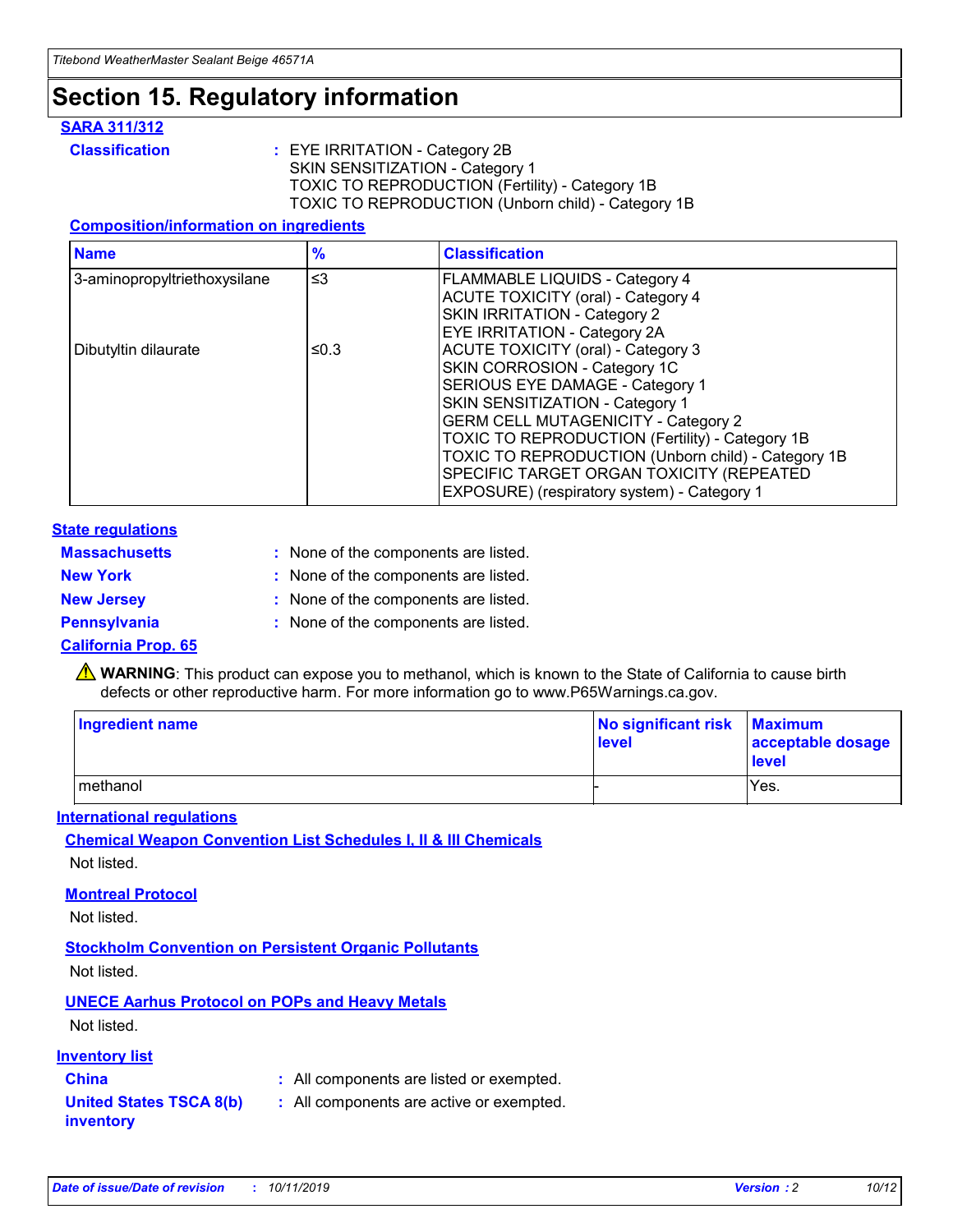## **Section 16. Other information**

**Hazardous Material Information System (U.S.A.)**



**Caution: HMIS® ratings are based on a 0-4 rating scale, with 0 representing minimal hazards or risks, and 4 representing significant hazards or risks. Although HMIS® ratings and the associated label are not required on SDSs or products leaving a facility under 29 CFR 1910.1200, the preparer may choose to provide them. HMIS® ratings are to be used with a fully implemented HMIS® program. HMIS® is a registered trademark and service mark of the American Coatings Association, Inc.**

**The customer is responsible for determining the PPE code for this material. For more information on HMIS® Personal Protective Equipment (PPE) codes, consult the HMIS® Implementation Manual.**

#### **National Fire Protection Association (U.S.A.)**



**Reprinted with permission from NFPA 704-2001, Identification of the Hazards of Materials for Emergency Response Copyright ©1997, National Fire Protection Association, Quincy, MA 02269. This reprinted material is not the complete and official position of the National Fire Protection Association, on the referenced subject which is represented only by the standard in its entirety.**

**Copyright ©2001, National Fire Protection Association, Quincy, MA 02269. This warning system is intended to be interpreted and applied only by properly trained individuals to identify fire, health and reactivity hazards of chemicals. The user is referred to certain limited number of chemicals with recommended classifications in NFPA 49 and NFPA 325, which would be used as a guideline only. Whether the chemicals are classified by NFPA or not, anyone using the 704 systems to classify chemicals does so at their own risk.**

**Procedure used to derive the classification**

| <b>Classification</b>                                                                                                                                                    |                                                                                                                                                  | <b>Justification</b>                                                                                                                                                                                                                                                                                                                                                                                                 |  |
|--------------------------------------------------------------------------------------------------------------------------------------------------------------------------|--------------------------------------------------------------------------------------------------------------------------------------------------|----------------------------------------------------------------------------------------------------------------------------------------------------------------------------------------------------------------------------------------------------------------------------------------------------------------------------------------------------------------------------------------------------------------------|--|
| EYE IRRITATION - Category 2B<br>SKIN SENSITIZATION - Category 1<br>TOXIC TO REPRODUCTION (Fertility) - Category 1B<br>TOXIC TO REPRODUCTION (Unborn child) - Category 1B |                                                                                                                                                  | Expert judgment<br>Expert judgment<br>Expert judgment<br>Expert judgment                                                                                                                                                                                                                                                                                                                                             |  |
| <b>History</b>                                                                                                                                                           |                                                                                                                                                  |                                                                                                                                                                                                                                                                                                                                                                                                                      |  |
| Date of printing                                                                                                                                                         | : 4/22/2022                                                                                                                                      |                                                                                                                                                                                                                                                                                                                                                                                                                      |  |
| Date of issue/Date of<br>revision                                                                                                                                        | : 10/11/2019                                                                                                                                     |                                                                                                                                                                                                                                                                                                                                                                                                                      |  |
| Date of previous issue                                                                                                                                                   | : 10/16/2020                                                                                                                                     |                                                                                                                                                                                                                                                                                                                                                                                                                      |  |
| <b>Version</b>                                                                                                                                                           | $\therefore$ 2                                                                                                                                   |                                                                                                                                                                                                                                                                                                                                                                                                                      |  |
| <b>Key to abbreviations</b>                                                                                                                                              | $\therefore$ ATE = Acute Toxicity Estimate<br><b>BCF</b> = Bioconcentration Factor<br>IBC = Intermediate Bulk Container<br>$UN = United Nations$ | GHS = Globally Harmonized System of Classification and Labelling of Chemicals<br>IATA = International Air Transport Association<br><b>IMDG = International Maritime Dangerous Goods</b><br>LogPow = logarithm of the octanol/water partition coefficient<br>MARPOL = International Convention for the Prevention of Pollution From Ships, 1973<br>as modified by the Protocol of 1978. ("Marpol" = marine pollution) |  |